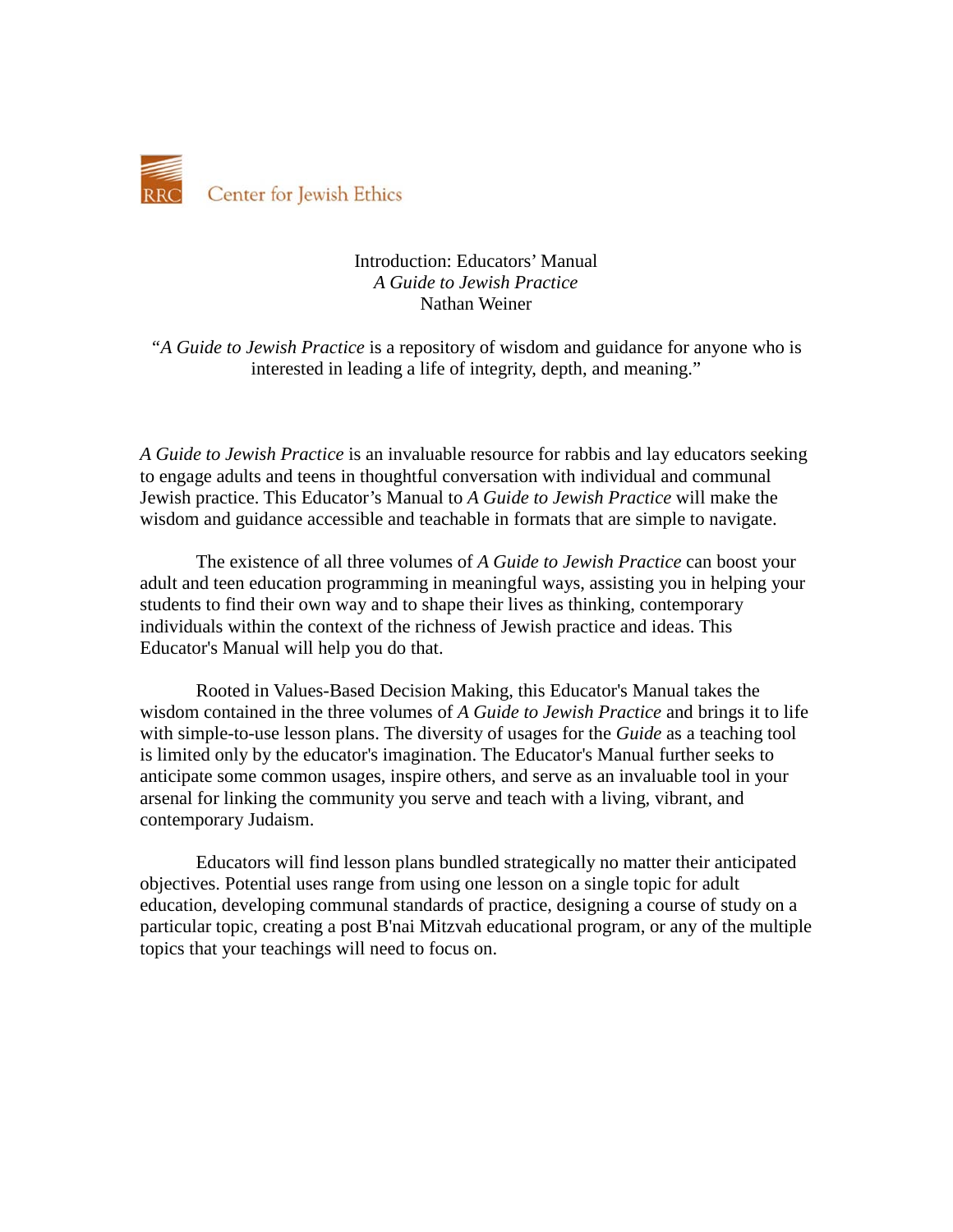Each 45-minute lesson plan contains:

**Essential Question:** A primary question that reflects the main idea of the lesson **Objectives:** The primary outcomes that participants will achieve by the end of the

- lesson
- **Set Induction:** Ways to energize your participants for the lesson and the activities to come
- **Exploring the Text:** A step-by-step guide for presenting the lesson with a variety of activities, including numerous experiential learning activities

**Wrap-Up** A brief activity to review and tie the main themes of the lesson together.

This work opens with a primer on **Values-Based Decision Making.** It provides three lesson plans introducing participants to the methodology of *A Guide to Jewish Practice*. These primer lessons are not required for use in preparation for facilitating classes or workshops utilizing the *Guide*. They can function as a stand-alone series for understanding Reconstructionist process or as an introduction to a series utilizing the *Guide*, or pieces of the lessons can be taken to inform your teaching.

## LESSON PLANNING

This Educator's Manual provides lesson plans for an ever increasing number of sections of *A Guide to Jewish Practice*. Educators are encouraged not to feel limited to the lesson plans provided, but rather to use their format as inspiration for creating new lesson plans on sections not covered. For a basic primer on effective lesson planning, visit this site: [http://www.crlt.umich.edu/gsis/p2\\_5.](http://www.crlt.umich.edu/gsis/p2_5) We encourage you to submit your lesson plan to our bank of lesson plans on *A Guide to Jewish Practice*; please email Rabbi David Teutsch at [dteutsch@rrc.edu.](mailto:teutsch@rrc.edu)

## **METHODS**

The lesson plans in the Educator's Manual provide a basic framework for teaching the material contained in the volumes of *A Guide to Jewish Practice*. They are not comprehensive. Educators are encouraged to expand upon the lessons. Below are some options for adding depth and diversity to the lessons.

# 1. TED Talks

TED (Technology, Entertainment, and Design) talks present short lectures (18 minutes or less) on interesting and diverse topics. Either directly or indirectly, TED talks can address issues relevant to your lesson. To find TED talk videos, visit [www.ted.com](http://www.ted.com/) and search your topic.